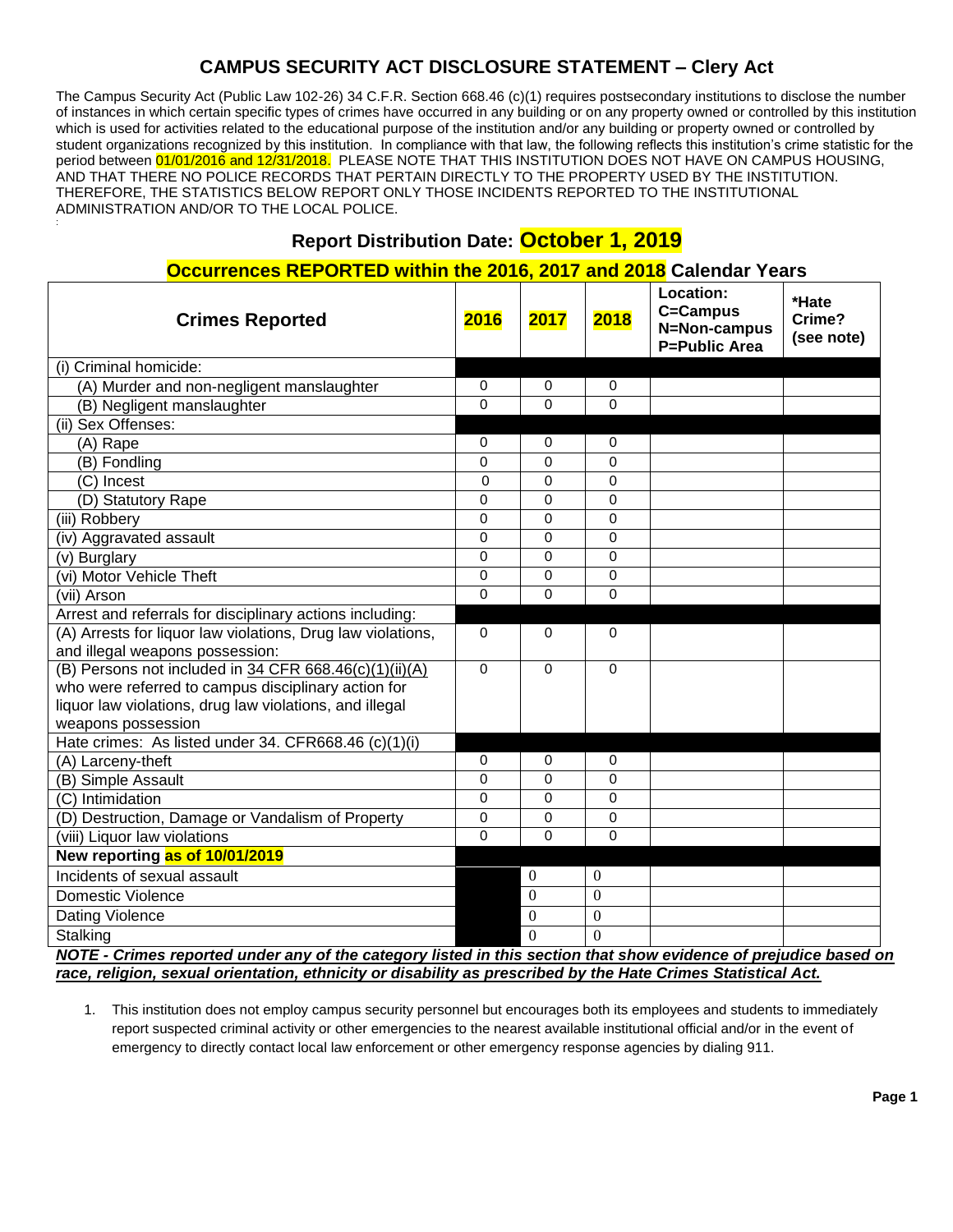#### **CAMPUS SECURITY ACT DISCLOSURE STATEMENT – Clery Act—(continued)**

2. (I) All students and employees are required to report any crime or emergency to their institutional official promptly. (II) Preparation for the Annual Disclosure of Crime Statistics report is obtained by the institution's directors who contact the correct police department District for statistics and the institution's Daily Incident Log and then records those statistics.

(III) If a student or employee wishes to report a crime on a voluntary or confidential basis, the **institutional official** will be prepared to record and report the crime, but not the name of the informant. The student or employee may, in order to maintain confidentiality, submit the information in writing to his/her **institutional official** without signature. If the student wishes not to maintain confidentiality, the student will contact his/her **teacher or school official** who in turn will contact the nearest **supervisor** to report criminal actions or emergencies to the **appropriate agency by calling (911).**

- 3. Only students, employees and other parties having business with this institution should be on institutional property. Staff, faculty, students, and prospective students or any person entering the premises must have and CARRY on them at all times a security identification badge. Those without an identification badge must sign in at the entrance and identify their purpose of visit, the person to be visited and register their time in and out of the building. The visitor must also wear a visitor's badge while on campus. All rear access doors leading to the campus are closed and locked during evening hours staring at 5 PM. When the school closes for the night, the school's official or supervisor will inspect each floor to see that it is empty and then set the alarms on each floor and then lock down the campus. Other individuals present on institutional property at any time without the express permission of the appropriate institutional official(s) shall be viewed as trespassing and may as such be subject to a fine and/or arrest. In addition, students and employees present on institutional property during periods of non-operation without the express permission of the appropriate institutional official(s) shall also be viewed as trespassing and may also be subject to a fine and/or arrest.
- 4. Current policies concerning campus law enforcement are as follows:
	- a. Institution's officials have no powers of arrest other than the Citizens Arrest Law, and are required in the event of a crime or emergency to call the correct agency or dial (911) for the police and emergency services. The Citizens Arrest Law will be invoked only as a last resort, and after all other possibilities have been explored.
	- b. Employees shall contact their immediate or nearest ranking supervisor to report any criminal action or emergency to the appropriate agency by calling (911). If possible, in the interim, the security guard(s) and or institutional official shall attempt to non-violently deal with the crime or emergency with the appropriate agency on campus. Individual discretion must be used; as undue risk should not be taken.
	- c. The institution currently has no procedures for encouraging or facilitating pastoral or professional counseling (mental health or otherwise), other than the student or employee is encouraged to seek such aid.
- 5. Though this institution does not offer regularly scheduled crime awareness or prevention programs, students are encouraged to exercise proper care in seeing to their personal safety and the safety of others. The following is a description of policies, rules and programs designed to inform students and employees about the prevention of crimes on campus.
	- a. Do not leave personal property in classrooms.
	- b. Report any suspicious persons to your institutional official.
	- c. Always try to walk in groups outside the school premises.
	- d. If you are waiting for a ride, wait within sight of other people.
	- e. Employees (staff and faculty) will close and lock all doors, windows and blinds and turn off lights when leaving a room
	- f. The Crime Awareness and Campus Security Act is available upon request to students, employees (staff and faculty) and prospective students.
	- g. The school has no formal program, other than orientation, that disseminates this information. All information is available on request.
	- h. Information regarding any crimes committed on the campus or leased/attached properties (parking lot) will be available and posted in a conspicuous place within two (2) business days after the reporting of the crime and be available for sixty (60) business days during normal business hours, unless the disclosure is prohibited by law, would jeopardize the confidentiality of the victim or an ongoing criminal investigation, would jeopardize the safety of an individual, would cause a suspect to flee or evade detection, or would result in the destruction of evidence. Once the reason for the lack of disclosure is no longer in force, the institution must disclose the information. If there is a request for information that is older than sixty 60 days, that information must be made available within two (2) business days of the request.
- 6 The institution does not offer regularly scheduled crime awareness or prevention programs other than orientation where all the institution's policies and regulations are properly disclosed to prospective students.
- 7. All incidents shall be recorded in the Daily Incident Log at the institutional official's station. The log includes the date, time, location, incident reported, and disposition of incident and the name of the person who took the report. The report must be entered in the log within two (2) business days after it is reported to the school's official, unless that disclosure is prohibited by law or would endanger the confidentiality of the victim.
- 8. This institution does not permit the sale, possession or consumption of alcoholic beverages on school property and adheres to and enforces all state underage-drinking laws.
- 9. The institution does not permit the possession, use or sale of illegal drugs by its employees and students and adheres to and enforces all state and Federal drug laws. The violation of these policies by students or employees may result in expulsion, termination and/or arrest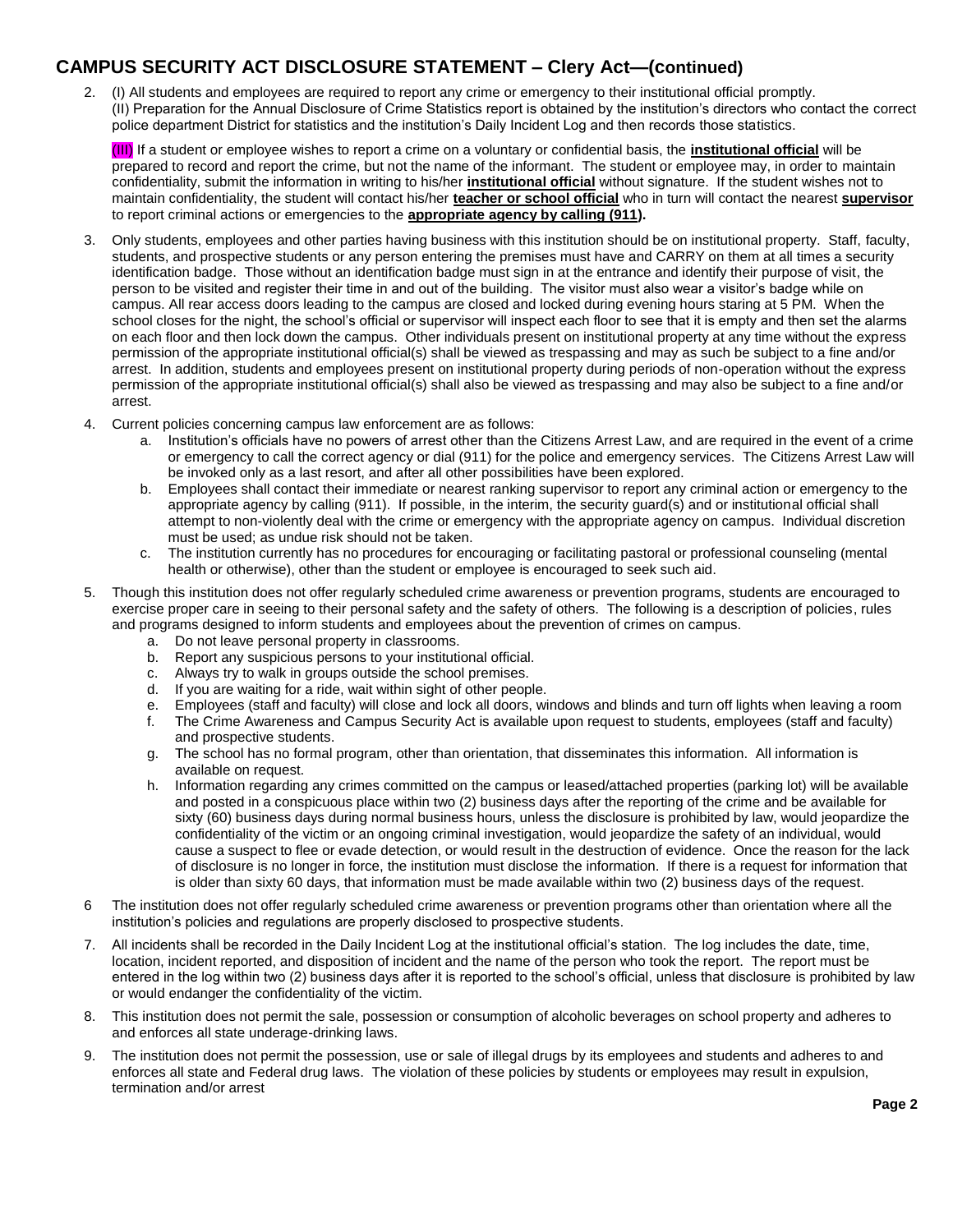### **CAMPUS SECURITY ACT DISCLOSURE STATEMENT – Clery Act—(continued)**

- 10. Information concerning drug and alcohol abuse education programs is posted at the campus and is distributed annually to students and staff. *(Institutions are advised to make available to students and staff members information on an agency that provides counseling and help on drug and alcohol abuse education).*
- 11. It is the policy of this institution to have any sexual assaults (criminal offenses) on campus to be reported immediately to the institution's official, who will report it to (911) emergency and police units. The institution during the orientation of given to newly admitted students emphasizes the prevention of sexual crimes by insisting students to work, study and walk outside of the premises in as much as possible, accompanied by other students or in view of other persons, generally, avoiding as much as possible to be alone by themselves at any time. During the daily functioning of the school operations, staff and administrators focus in observing that students are not in any circumstance by themselves.
	- I. The institutional program to prevent sexual crimes consists in maintaining a continuous lookout for each other to protect and prevent any sexual assaults. The entire staff takes part of this program to protect the students and the staff among themselves.
	- II. A person who was victimized will be encouraged to seek counseling at a rape crisis center and to maintain all physical evidence until such a time when that person can be properly transported to a hospital or rape crisis center for proper treatment.
	- III. A victim of a sexual crime has the option of reporting this crime to the institutional authorities or to report it directly to (911) and search for professional assistance from the emergency agencies. If requested, the institutional personnel will be prepared to request assistance calling (911). When the crime is reported, the school will provide the victim with a written explanation of his or her rights and options.
	- IV. The institution does not have accessibility to professional counseling, mental health or otherwise, students and employees are encouraged to seek such professional assistance at the nearest hospital or health care services.
	- V. The institution will offer the victim of a sexual crime, any available options to change the academic schedule in as much as possible to the benefit of the victimized person.
	- VI. The institutional disciplinary actions in reference to an alleged sex offence are as follows:
		- a. The accuser and the accused are entitled to the same opportunities to have others present during a disciplinary proceeding: and
		- b. Both the accuser and the accused must be informed of the outcome of any institutional proceeding brought alleging a sex offense
	- VII. This institution has zero tolerance of violation of this policy. Once the offense is confirmed the institutional disciplinary action against students or employees may result in expulsion from school, or termination of employment and in accordance to local laws, to an arrest of the offender by the authorities.
- 12. The institution provides the following website to obtain information concerning the registration of sex offenders arrest. Https:\_\_\_ <https://records.txdps.state.tx.us/SexOffenderRegistry/Search/Default/SearchByZipCodes?Zipcode=77707>\_

#### 13 **Description of school's emergency response and evacuation procedures.**

#### Required elements:

-Procedures to immediately notify the campus community upon the confirmation of a significant emergency or dangerous situation involving an immediate threat to the health or safety of students or employees occurring on campus

-Statement that institution will, without delay, and taking into account the safety of the community, determine content of the notification Must initiate notification system, unless issuing notification will compromise efforts to assist a victim or to contain, respond to, or otherwise mitigate the emergency

- -A description institution's process to confirm there is a significant emergency
- -Determine whom to notify
- -Determine content of the notification
- -Initiate the notification system
- -List of titles of persons/organizations responsible for carrying out these actions
- -Procedures for disseminating emergency information to the larger community

-The institution's procedures to test the emergency response and evacuation procedures on at least an annual basis

- -Tests Announced or unannounced
- -Publicized in conjunction with at least one test per calendar year

-Documented (description of the exercise, the date, time, and whether it was announced or unannounced)

#### 14 Revised **Crime Classification: Burglary vs. Larceny**: An incident must meet three conditions to be classified as a Burglary.

- There must be evidence of unlawful entry (trespass). Both forcible entry and unlawful entry no force are counted.
- The unlawful entry must occur within a structure, which is defined as having four walls, a roof, and a door.
- The unlawful entry into a structure must show evidence that the entry was made in order to commit a felony or theft. If the intent was not to commit a felony or theft, or if the intent cannot be determined, the proper classification is Larceny.
- 15 **Definition of On-Campus Student Housing Facility**: For the purposes of the Clery Act regulations, as well as the HEA fire safety and missing student notifications regulations, any student housing facility that is owned or controlled by the institution, or is located on property that is owned of controlled by the institution, and is within the reasonably contiguous geographic area that makes up the campus is considered an on-campus student housing facility. This definition clarifies that any building located on campus on land owned or controlled by the institution that is used for student housing must be counted as an on-campus student housing facility, even if the building itself is owned or controlled by a third party. **Page 3**